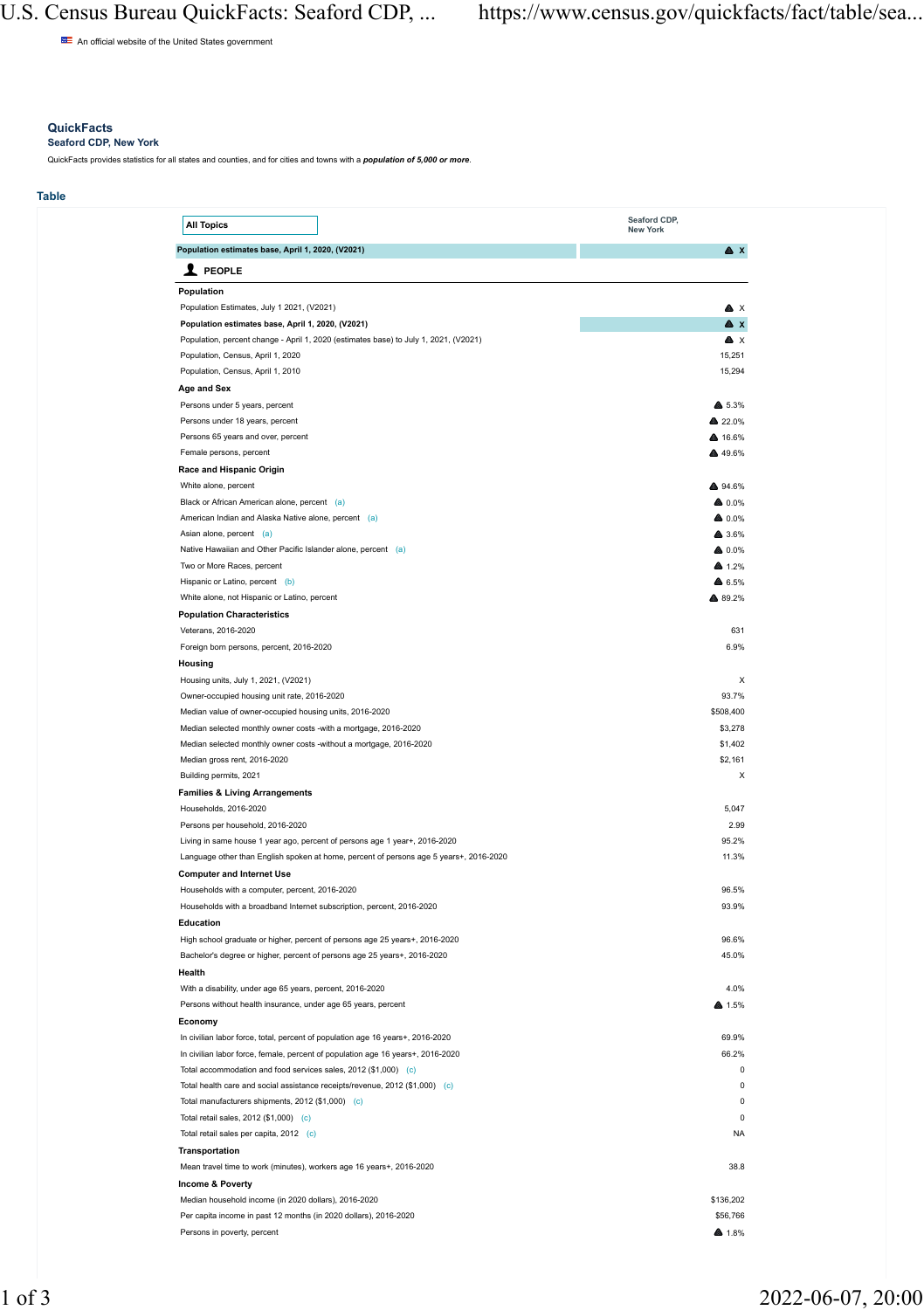# U.S. Census Bureau QuickFacts: Seaford CDP, ... https://www.census.gov/quickfacts/fact/table/sea...

| <b>BUSINESSES</b> |  |
|-------------------|--|
|-------------------|--|

| <b>Businesses</b>                           |         |
|---------------------------------------------|---------|
| Total employer establishments, 2020         | X       |
| Total employment, 2020                      | X       |
| Total annual payroll, 2020 (\$1,000)        | X       |
| Total employment, percent change, 2019-2020 | x       |
| Total nonemployer establishments, 2018      | x       |
| All firms, 2012                             | E       |
| Men-owned firms, 2012                       | F       |
| Women-owned firms, 2012                     | F       |
| Minority-owned firms, 2012                  | F       |
| Nonminority-owned firms, 2012               | F       |
| Veteran-owned firms, 2012                   | F       |
| Nonveteran-owned firms, 2012                | F       |
| ⋒<br><b>GEOGRAPHY</b>                       |         |
| Geography                                   |         |
| Population per square mile, 2010            | 5.858.5 |
| Land area in square miles, 2010             | 2.61    |
| <b>FIPS Code</b>                            | 3666058 |
|                                             |         |